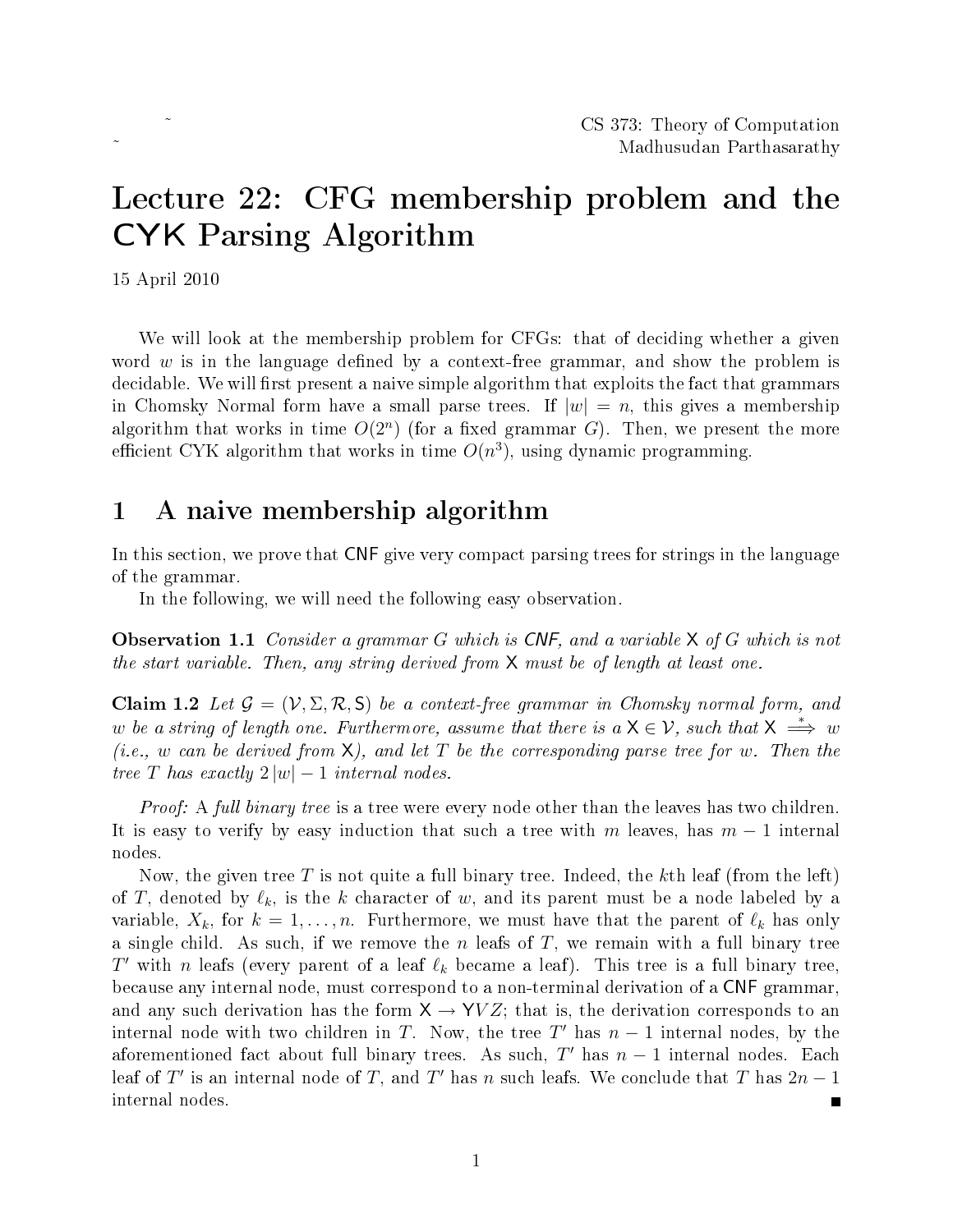#### Alternative proof for Claim [1.2.](#page-0-0)

*Proof:* The proof is by induction on the length of w.

If  $|w| = 1$  then we claim that w must be derived by a single rule  $X \rightarrow c$ , where c is a character. Otherwise, if the root corresponds to a rule of the form  $X \rightarrow YZ$ , then by the above observation, the generated string for Y and Z are each of length at least one, which implies that the overall length of the word is at least 2, a contradiction. (We are using here implicitly the property of a CNF that the start variable can never appear on the right side of a rule, and that the start symbol is the only symbol that can yield the empty string.)

As such, if  $|w|=1$ , then the parsing tree has a single internal node, and the claim holds as  $2|w|-1=1$ .

So, assume that we proved the claim for all words strictly shorter than  $w$ , and consider the parse tree T for w being derived from some variable  $X \in \mathcal{V}$ . Since  $|w| > 1$ , it must be that the root of the parse tree T corresponds to a rule of the form  $S \to X_1 X_2$ . Let  $w_1$ and  $w_2$  be the portions of w generated by  $X_1$  and  $X_2$  respectively, and let  $T_1$  and  $T_2$  denote the corresponding subtrees of T. Clearly  $w = w_1w_2$ ,  $|w_1| > 0$  and  $|w_2| > 0$ , by the above observation. Clearly,  $T_1$  (resp.  $T_2$ ) is a tree that derives  $w_1$  (resp.  $w_2$ ) from  $X_1$  (resp.  $X_2$ ). By induction,  $T_1$  (resp.  $T_2$ ) has  $2 |w_1| - 1$  (resp.  $2 |w_2| - 1$ ) internal nodes. As such, T has

$$
N = 1 + {# internal \n- 1 + (2|w1| - 1) + (# internal \n= 1 + (2|w1| - 1) + (2|w2| - 1) = 2(|w1| + |w2|) - 1 \n= 2|w| - 1,
$$

The following is the same claim, restated as a claim on the number of derivations used.

**Claim 1.3** If G is a context-free grammar in Chomsky normal form, and w is a string of length  $n \geq 1$ , then any derivation of w from any variable X contains exactly  $2n-1$  steps.

**Theorem 1.4** Given a context free grammar  $\mathcal{G}$ , and a word w, then one can decide if  $w \in \mathcal{G}$  $L(G)$  (i.e. there is an algorithm for this problem that always halts).

Proof: Convert  $G$  into Chomsky normal form, and let  $G'$  be the resulting grammar tree. Let  $n = |w|$ . Observe that w has a parse tree using G' with  $2n - 1$  internal nodes, by Claim [1.2.](#page-0-0) Enumerate all such possible parse trees (their number is large, but finite), and check if any of them is (i) a legal parse tree for  $\mathcal{G}'$ , and (ii) it derives the word w. If we found such a legal tree deriving w, then  $w \in L(\mathcal{G})$ . Otherwise, w can not be generated by  $\mathcal{G}'$ , which implies that  $w \notin L(\mathcal{G})$ .

### 2 CYK parsing

#### 2.1 Discussion

We already saw that one can decide if a word is in the language defined by a context-free grammar, but the construction made no attempt to be practical. There were two problems with this algorithm. First, we converted the grammar to be in Chomsky Normal Form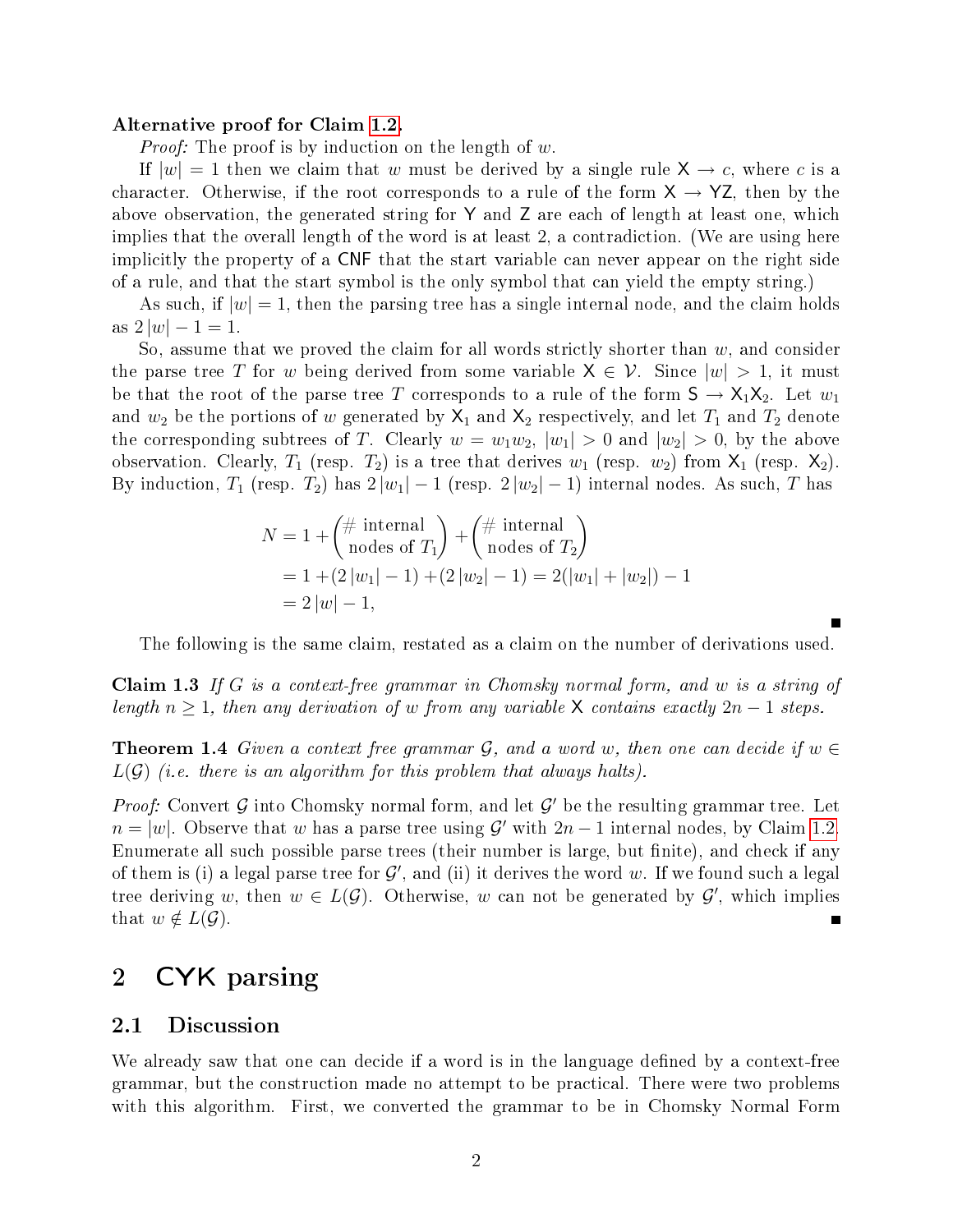(CNF). Most practical applications need the parse to show the structure using the original input grammar. Second, our method blindly generated all parse trees of the right size, without regard to what was in the string to be parsed. This is inefficient since there may be a large number of parse trees (i.e., exponential in the length of the word) of this size.

The Cocke-Younger-Kasami (CYK) algorithm solves the second of these problems, using a table data-structure called the *chart*. This basic technique can be extended (e.g. Earley's algorithm) to handle grammars that are not in Chomsky Normal Form and to linear-time parsing for special types of CFGs.

In general, the number of parses for a string  $w$  is exponential in the length of  $w$ . For example, consider the sentence "Mr Plum kill Ms Marple at midnight in the bedroom with a sword." There are three prepositional phrases: "at midnight", "in the bedroom," and "with a sword." Each of these can either be describing the main action (e.g. the killing was done with a sword) or the noun right before it (e.g. there are several bedrooms and we mean the one with a sword hanging over the dresser). Since each decision is independent, a sentence with k prepositional phrases like this has  $2^k$  possible parses.<sup>[1](#page-2-0)</sup>

So it's really bad to organize parsing by considering all possible parse trees. Instead, consider all substrings in our input. If w has length n, then it has  $\Sigma_{k=1}^n(n-k+1)$  =  $\frac{n(n+1)}{2} = \binom{n+1}{2}$  $\binom{+1}{2}$  $\binom{+1}{2}$  $\binom{+1}{2}$  substrings.<sup>2</sup> CYK computes a table summarizing the possible parses for each substring. From the table, we can quickly tell whether an input has a parse and extract one representative parse tree.[3](#page-2-2)

#### 2.2 CYK by example

Suppose the input sentence  $w$  is "Jeff trains geometry students" and the grammar has start symbol Sand the following rules:

$$
\implies S \to N \ V_P
$$
  
\n
$$
VN \to N \ N
$$
  
\n
$$
V_P \to V \ N
$$
  
\n
$$
N \to \text{students} | \text{ Jeff} | \text{ geometry} | \text{ trains}
$$
  
\n
$$
V \to \text{ trains}
$$

Given a string w of length n, we build a triangular table with n rows and n columns. Conceptually, we write w below the bottom row of the table. The *i*th column correspond to the ith word. The cell at the ith column and the jth row (from the bottom) of the table corresponds to the substring starting the *i*th character of length  $j$ . The following is the table, and the substrings each entry corresponds to.

<span id="page-2-0"></span><sup>&</sup>lt;sup>1</sup>In real life, long sentences in news reports often exhibit versions of this problem.

<span id="page-2-2"></span><span id="page-2-1"></span><sup>&</sup>lt;sup>2</sup>Draw an *n* by  $n + 1$  rectangle and fill in the lower half.

<sup>&</sup>lt;sup>3</sup>It still takes exponential time to extract all parse trees from the table, but we usually interested only in one of these trees.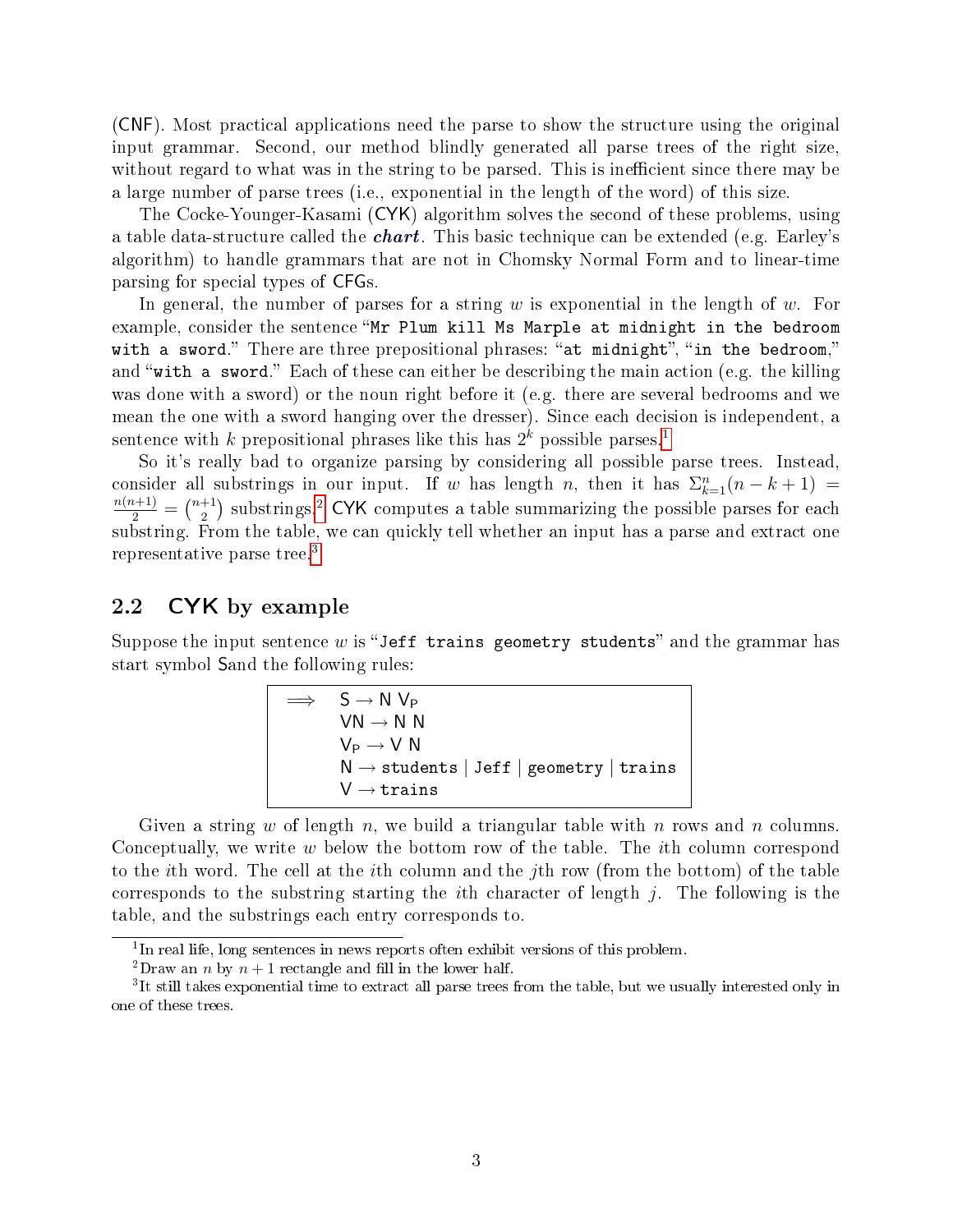| len |                      |                          |                   |          |  |  |  |  |
|-----|----------------------|--------------------------|-------------------|----------|--|--|--|--|
|     | Jeff trains          |                          |                   |          |  |  |  |  |
| 4   | geometry students    |                          |                   |          |  |  |  |  |
| 3   | Jeff trains geometry | trains geometry students |                   |          |  |  |  |  |
| - 2 | Jeff trains          | trains geometry          | geometry students |          |  |  |  |  |
|     | Jeff                 | trains                   | geometry          | students |  |  |  |  |
|     | Jeff                 | trains                   | geometry          | students |  |  |  |  |
|     | $\sim$ $\sim$ $\sim$ |                          |                   |          |  |  |  |  |

first word in substring

CYK builds a table containing a cell for each substring. The cell for a substring x contains a list of variables V from which we can derive x (in one or more steps).



The bottom row contains the variables that can derive each substring of length 1. This is easy to fill in:



Now we fill the table row-by-row, moving upwards. To fill in the cell for a 2-word substring x, we look at the labels in the cells for its two constituent words and see what rules could derive this pair of labels. In this case, we use the rules  $N \to N N$  and  $V_P \to V N$  to produce:

|        | 3 |                  |                         |                     |  |  |
|--------|---|------------------|-------------------------|---------------------|--|--|
| length | 2 | N                | N.V <sub>P</sub>        |                     |  |  |
|        |   |                  | N.V                     |                     |  |  |
|        |   | J <sub>eff</sub> | trains                  | geometry   students |  |  |
|        |   |                  | first word in substring |                     |  |  |

For each longer substring  $x$ , we have to consider all the ways to divide  $x$  into two shorter substrings. For example, suppose x is the substring of length 3 starting with "trains". This can be divided into divided into (a) "trains geometry" plus "students" or (b) "trains" plus geometry students.

Consider option (a). Looking at the lower rows of the table, "students" has label N. One label for "trains geometry" is  $V_P$ , but we don't have any rule whose righthand side contains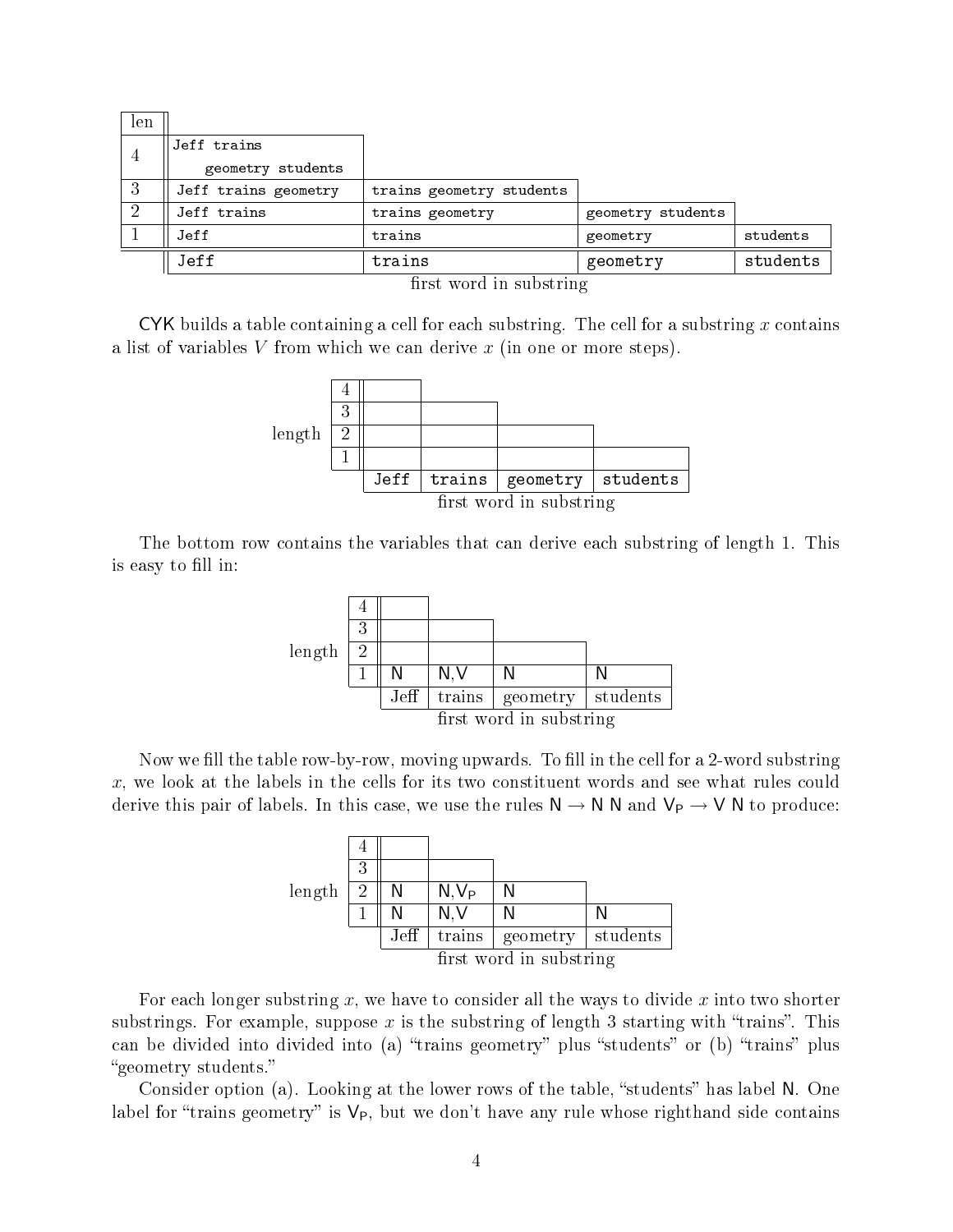CYK 
$$
(\mathcal{G}, w)
$$
  
\n $\mathcal{G} = (\mathcal{V}, \Sigma, \mathcal{R}, S), \Sigma \cup \mathcal{V} = \{X_1, ..., X_r\}, w = w_1w_2...w_n$   
\nbegin  
\nheight  
\nInitalize the 3d array B[1...n, 1...n, 1...r] to FALSE  
\nfor  $i = 1$  to n do  
\nfor  $(X_j \rightarrow x) \in \mathcal{R}$  do  
\nif  $x = w_i$  then B[*i*, *i*, *j*]  $\leftarrow$  TRUE.  
\nfor  $i = 2$  to n do  $\quad$  /\* Length of span \*/  
\nfor  $L = 1$  to  $n - i + 1$  do  $\quad$  /\* Start of span \*/  
\nfor  $L = L + i - 1$  /\* Current span  $s = w_Lw_{L+1}...w_R * /$   
\nfor  $M = L + 1$  to R do  $\quad$  /\* Partition of span \*/  
\n $\quad$  /\*  $x = w_Lw_{L+1}...w_{M-1}, y = w_Mw_{M+1}...w_R$ , and  $s = xy * /$   
\nfor  $(X_\alpha \rightarrow X_\beta X_\gamma) \in \mathcal{R}$  do  
\n/\* Can we match  $X_\beta$  to  $x$  and  $X_\gamma$  to  $y$ ? \*/  
\nif B[*L*, *M* - 1, *\beta*] and B[*M*, *R*,  $\gamma$ ] then  
\nB[*L*, *R*,  $\alpha$ ]  $\leftarrow$  TRUE  $\quad$  /\* If so, then can generate  $s$  by  $X_\alpha$ ! \*/  
\nfor  $i = 1$  to  $r$  do  
\nif B[1, n, i] then return TRUE  
\nreturn FALSE

<span id="page-4-0"></span>Figure 1: The CYK algorithm.

 $V_P$  followed by N. The other label for "trains geometry" is N. In this case, we find the rule  $N \to N$  N. So one label for x is N. (That is, x is one big long compound noun.)

Now consider option (b). Again, we have the possibility that both parts have label N. But we also find that "trains" could have the label V. We can then apply the rule  $V_P \rightarrow V N$ to add the label  $V_P$  to the cell for x.

|                         | 3 |      | N.V <sub>P</sub> |                     |  |
|-------------------------|---|------|------------------|---------------------|--|
| length                  | 9 |      | $N, V_P$         |                     |  |
|                         |   |      | N.V              |                     |  |
|                         |   | Jeff | trains           | geometry   students |  |
| first word in substring |   |      |                  |                     |  |

Repeating this procedure for the remaining two cells, we get:



Remember that a string is in the language if it can be derived from the start symbol S. The top cell in the table contains the variables from which we can derive the entire input string. Since S is in that top cell, we know that our string is in the language.